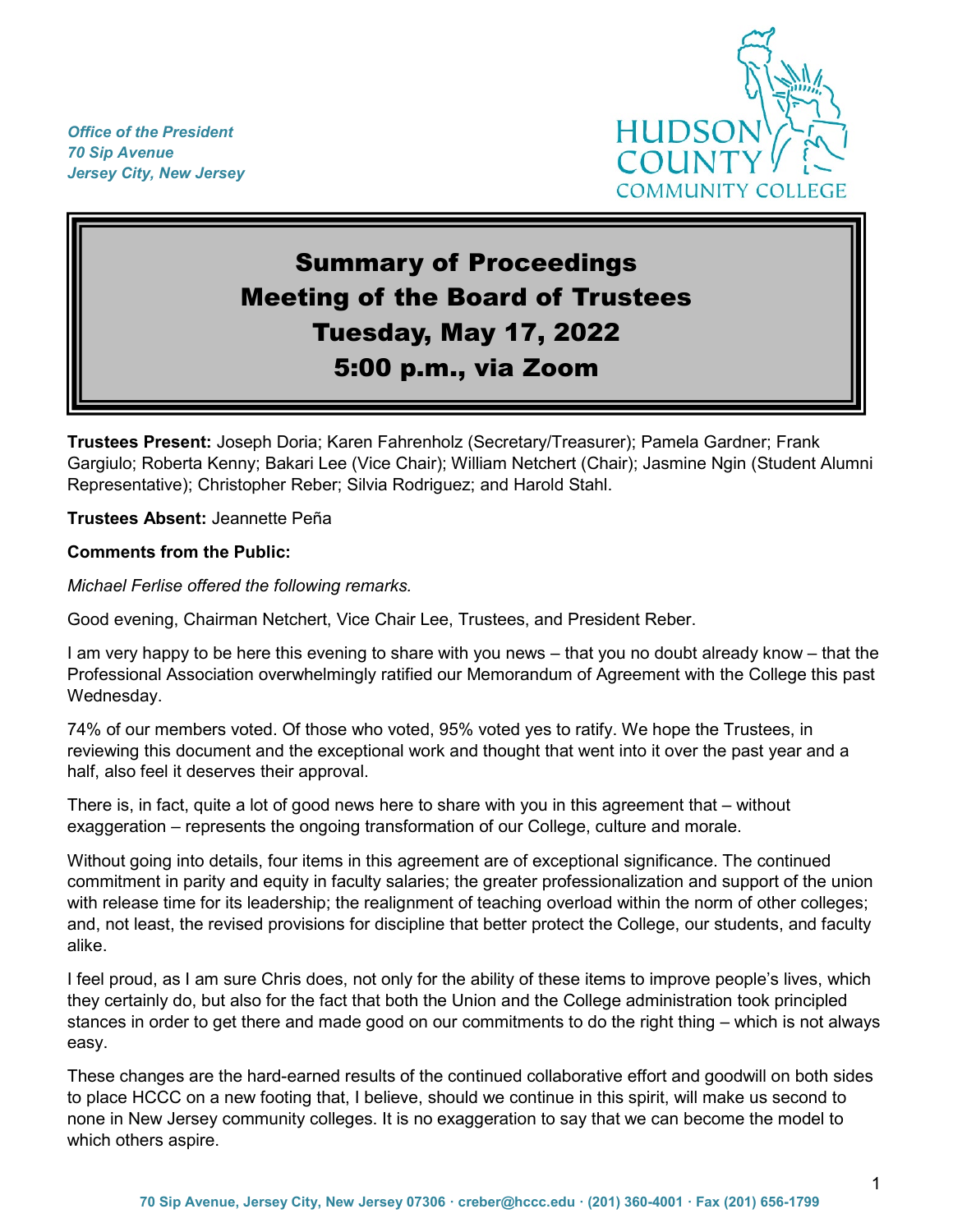The dramatic changes and progress that have taken place at our school over the last four years, as I have often noted in public, are not and cannot be accomplished alone.

The Professional Association, our faculty's trust in us to represent them fairly and vigorously, the President and his administration, and the Trustees' continued support make possible these important and life-changing efforts – life-changing, of course, for individual members and students, but also for the institution itself.

Special recognition has to be given here to Chris Reber for the positive change he has brought to our institution and - perhaps even more – for the opportunity for change and the inclusivity he has championed and continues to make possible.

Not everything is perfect, of course, and we are not "there" yet. Not everything went according to plan in these negotiations. And there is certainly room for improvement and continued progress in equity and areas such as professional development, promotion, and others that merit serious institutional reflection and consideration. But the basics are there – or, at the very least, they're getting there.

What seems exceptional to me regarding our current circumstances is that despite differences in views or interpretation of things between faculty and administration, we equally believe in the recognition and dignity of others. We believe in the process of reaching an agreement, compromising for the greater good, respecting each other's differences, and taking the other's view into account while trying our sincere best to reach unity and agreement.

Is it easy? No, it is not easy. But we remain optimists of the will and committed to the process! I believe all of this was reflected in our last contract and again in the current MOA before you.

As much as we have already accomplished and are prepared to accomplish going forward, I sincerely hope that years from now, members of the college, old and new, will look back on our accomplishments during these rich and promising times and see this not as the height of our College's development and culture, but only its earliest beginnings. Only we, in our diversity and striving for unity, will make it so.

In closing, I would like to thank our negotiation teams:

Many thanks go to the remarkable work and unparalleled commitment of Tony Acevedo, Lauren Drew (our new Vice President), Sean Egan, Sirhan Abdullah, and Maury Koffman, our NJEA rep. Thanks also to Anna Krupitskiy, Darryl Jones, Veronica Zeichner, Ramon Rivera, and Sarah Tornetta.

Thank you very much.

# *Chairman Netchert offered the following remarks.*

On behalf of all of the Trustees, I could tell you that we understood the frustrations concerning the salaries. We were limited in that Chapter 12 lets us build beautiful buildings, but it doesn't allow us to pay the people who make them worth something.

When Chris got here, Bakari, Karen, and I committed the Board to prioritize structuring our salaries. First, it would increase the morale, and second, it would prevent what was happening, which was people breaking their teeth at HCCC and then leaving for a place with more money. I think we've done that, and we're proud of that ourselves and this by no means is the end.

I would be remiss if I didn't say that a lot of it is due to the County Executive as well, because when Dr. Reber got here, we went hand in hand, triggering that this was the best time if there was a good time to ask for help and getting us to where we needed to be. He was more than accommodating to us, so I'm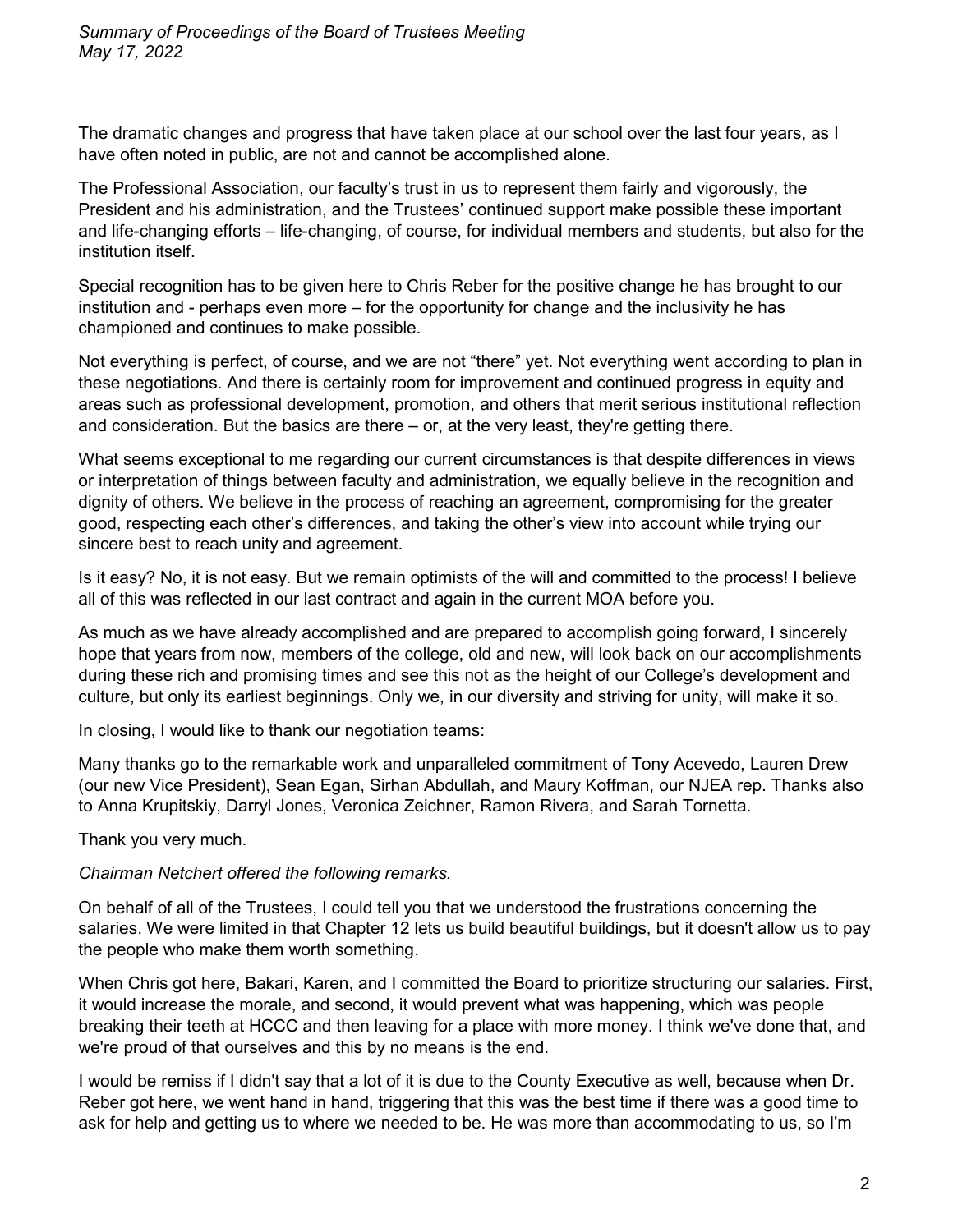happy to hear you speak as you do; that's what we're here for, that's what we're trying to do, and I'm so glad that you think we've been doing the right thing.

# *Trustee Lee offered the following remarks.*

I'll just echo what you said. It's been a long time coming. As you said, employees of the College have come in, cut their teeth here, and then not going on to better places but going to the more lucrative places. It was something we've struggled with for a long time. I am glad to have Dr. Reber on board, who was able to assemble the team and expertise to put this all together and get us to a new place. It's an honor to be on the Board that works collectively under your leadership, Bill, and to provide the guidance and leadership to make it work.

*Jose Lowe offered the following remarks.*

Good evening, Trustees, Dr. Reber, faculty, staff and students.

My name is Jose Lowe and I was a member of the Academic Administrative Association Negotiations Committee.

On behalf of the Academic Administrative Association, I would like to thank Dr. Reber, the Hudson County Community College Negotiation Team, and the Board of Trustees for advancing the new Memorandum of Agreement last week. We are very grateful for the results and the hard work poured into the agreement, especially the Evergreen project. When we emailed the passing results of the agreement ratification to the memberships, we received many congratulatory messages. We appreciate the time, effort and persistence committed to this new MOA. I also want to specifically thank our negotiations committee: Christine Peterson, who couldn't be here today, Chris Conzen, and Veronica Gerosimo. Once again, thank you, Trustees, for this great news that we've been receiving these past few days.

# *Patrick Del Piano offered the following remarks.*

Good evening, everybody, Trustees, and Dr. Reber.

Thank you very much to you and the negotiation teams. We worked hard until we came to an agreement on both sides, which we ratified on Thursday with numerous votes. Now, it is up to the Board of Trustees to take the next step and approve authorizing the Collective Bargaining Agreement.

Thank you, everybody, it's been a pleasure!

*Chairman Netchert offered closing comments to the public.*

Leaders of associations, we are as happy as you are that we're at a point where we're comfortable with the resolutions we're approving.

# **Reports:**

1. *Student Government Association President's Report*

*Student Government Association President, Angel Beebe, offered the following report.*

Good evening, Trustees, Dr. Reber, faculty, students, and guests.

I want to start by thanking you for welcoming Sally Elwir last month with open arms as she attended and spoke for me.

Last month, SGA planned three big events for the remainder of the semester. On April 19, we hosted our first-ever Arab Heritage Fashion Show organized by SGA's Vice President, Sally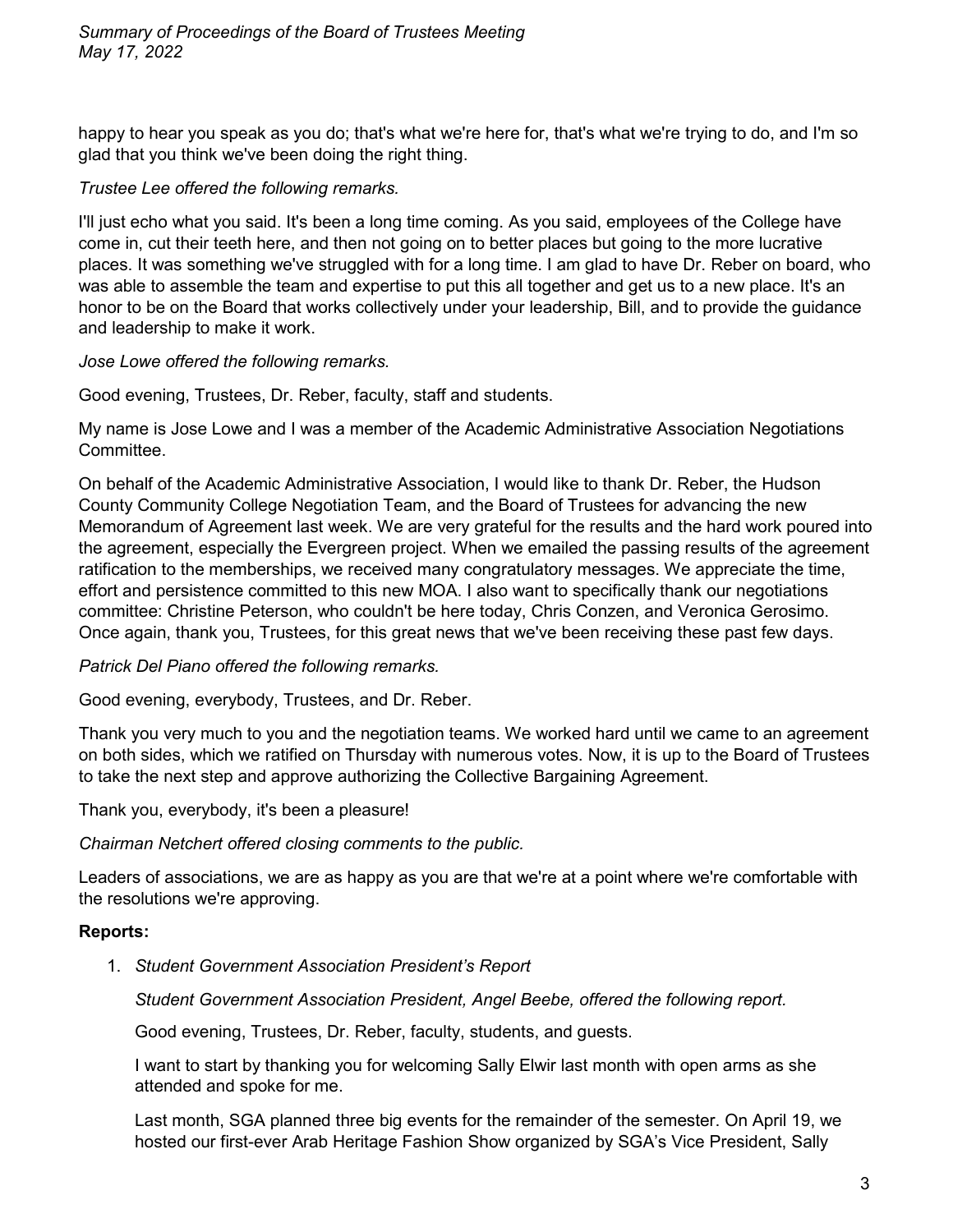Elwir, and SGA's Director of Diversity, Equity and Inclusion, Yasmeen Abdelaziz. It featured and celebrated ten different Arab countries. There were refreshments and a raffle for all in attendance. Thank you, Professor Bach, for being a wonderful MC, and thank you, Dr. Reber, for attending the event.

On April 27, we hosted our LGBTQIA+ Student Social in honor of HCCC Pride Month. There was Drag Bingo hosted by Harmonica Sunbeam, DIY rainbow candles, tie-dye shirts, rainbow cupcakes, pronoun buttons, karaoke, and much more! This event was organized by SGA's Director of Communications, Christian Rodriguez.

Finally, our biggest event of the semester is the upcoming SGA Summer Kick-off Festival. Our Winter Festival in December was a huge hit, and we wanted to provide a similar event for this semester. We will have multiple carnival games, food, and a bouncy house. Students may bring their family and friends to enjoy this nice fun-filled day. The Summer Kick-off will be on May 21, 2022. We already have 86 confirmed attendees. I am extending an invitation in hopes you will attend and enjoy all the hard work we put into this program.

As Commencement is right around the corner, SGA held elections. Our process started a few months ago when we had new senators join the team. During that time, they learned how we functioned as an organization. Over that time, current E-board members and I have seen immense growth in their leadership development, and I am excited for what is yet to come next semester with the new executive board.

Thank you for your time. It has been a pleasure to speak this evening. I am happy to answer any questions or hear any suggestions you may have.

*2. All College Council Chair's Report*

*All College Council Chair, Dr. Peter Cronrath, offered the following report.*

Good evening, Trustees, Dr. Reber, and the HCCC community,

In my first academic year as Chair of the All College Council (ACC), I am happy to provide the Board with a year-end report. With the interest of time in mind, I will only express some highlights now, but the full committee reports will be submitted for the minutes.

Some All College Council highlights from the 2021-22 academic year include:

- The passing of one Charter Revision, four Governance Recommendations, and three Suggestions to the Administration, one being the Reimagining of Convocation for 2023.
- The addition of several syllabi statements, including statements in response to the COVID-19 pandemic, a Diversity, Equity, and Inclusion statement, and a Financial Aid Attendance statement.
- The adoption and implementation of adding DEI representatives to each standing committee and the Academic Senate starting fall 2022.
- The formation of the Academic Senate in fall 2021, which took over the role of the academic affairs committee and now has elected representatives from each division/school to contribute to the academic decisions of HCCC. The Senate also provided further transparency tenfold by having report-outs in each meeting from the following committees: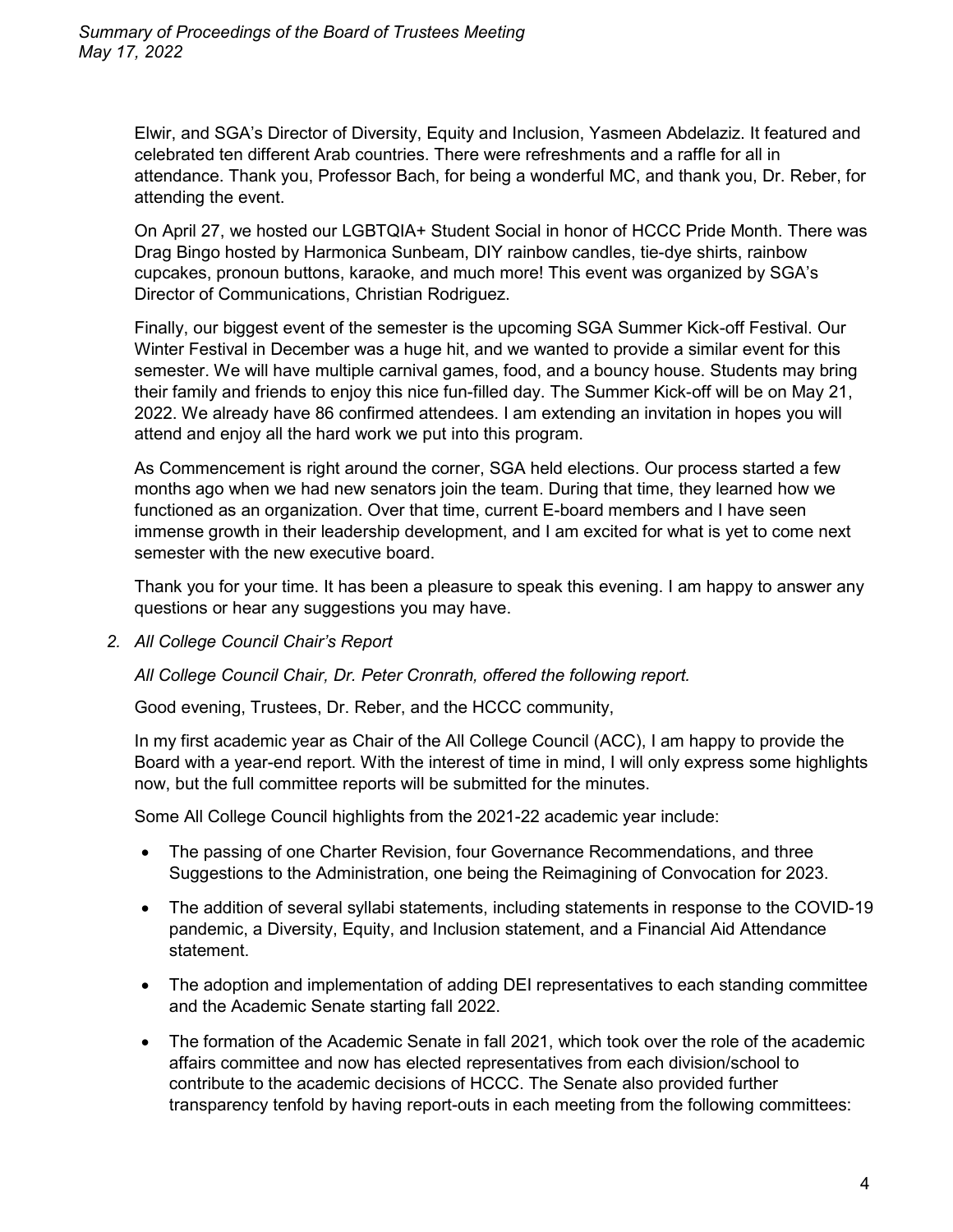the Curriculum and Instruction Committee, the General Education Committee, the Online Learning Advisory Committee, and the Assessment Committee.

- There were also fun activities such as the Steps for Wellness exercise program (in its 2nd year), Paint-n-Sip functions on each campus, a Holiday Mixer, and the annual Dollars for Scholars event to raise money for student scholarships.
- Several surveys were also conducted by different committees to gather information from the HCCC community so problems, issues, and needs could be brought to the table for discussion.

With this enhanced shared governance model, working together and being inclusive of everyone's ideas on making HCCC a better place, we have accomplished a lot but plan to do even more next year.

I would like to thank all of the chairs for their hard work this year: Eric Adamson, Shannonine Caruana, Heather Connors, Faiza Fayyaz, Karen Hosick, Jose Lowe, Dr. Fatma Tat, Kyle Wooley, and Jing Yang. Thanks to the committee membership, elected representatives, and the administrative liaisons for all of their contributions. And I most importantly want to thank the executive committee: Vice Chair Sharon Daughtry and Secretary Karen Galli, whose efforts have contributed so much to the accomplishments of the ACC.

I want to conclude my report by thanking the Board of Trustees, Dr. Reber, and Dr. Jones for allotting the All College Council time each month to provide transparency in reporting what is happening at the college.

Thank you.

*3. President's Report*

*President Reber offered the following remarks.*

Good evening, Trustees and colleagues.

It is great to be together again.

Before I begin, please join me in a moment of silence for the victims of last weekend's horrific shooting in Buffalo, their families, and our national and world communities in this time of great challenge.

*Moment of silence.*

Thank you.

Angel and Peter, thank you for your reports and leadership.

This has been a very productive year for the All College Council, Student Government Association, and our Student Life and Leadership programs. I've never seen a college with more robust and supportive engagement of students, faculty, and staff. Thank you for your leadership this past year.

At last week's Kente Graduation Ceremony, where Trustee Gardner offered an inspirational keynote address, I met Angel Beebe's mother. Angel's mom shared that Angel has been accepted to Smith College in Northampton, MA, with an \$80,000 annual scholarship! She plans to major in Chemistry and minor in Africana Studies.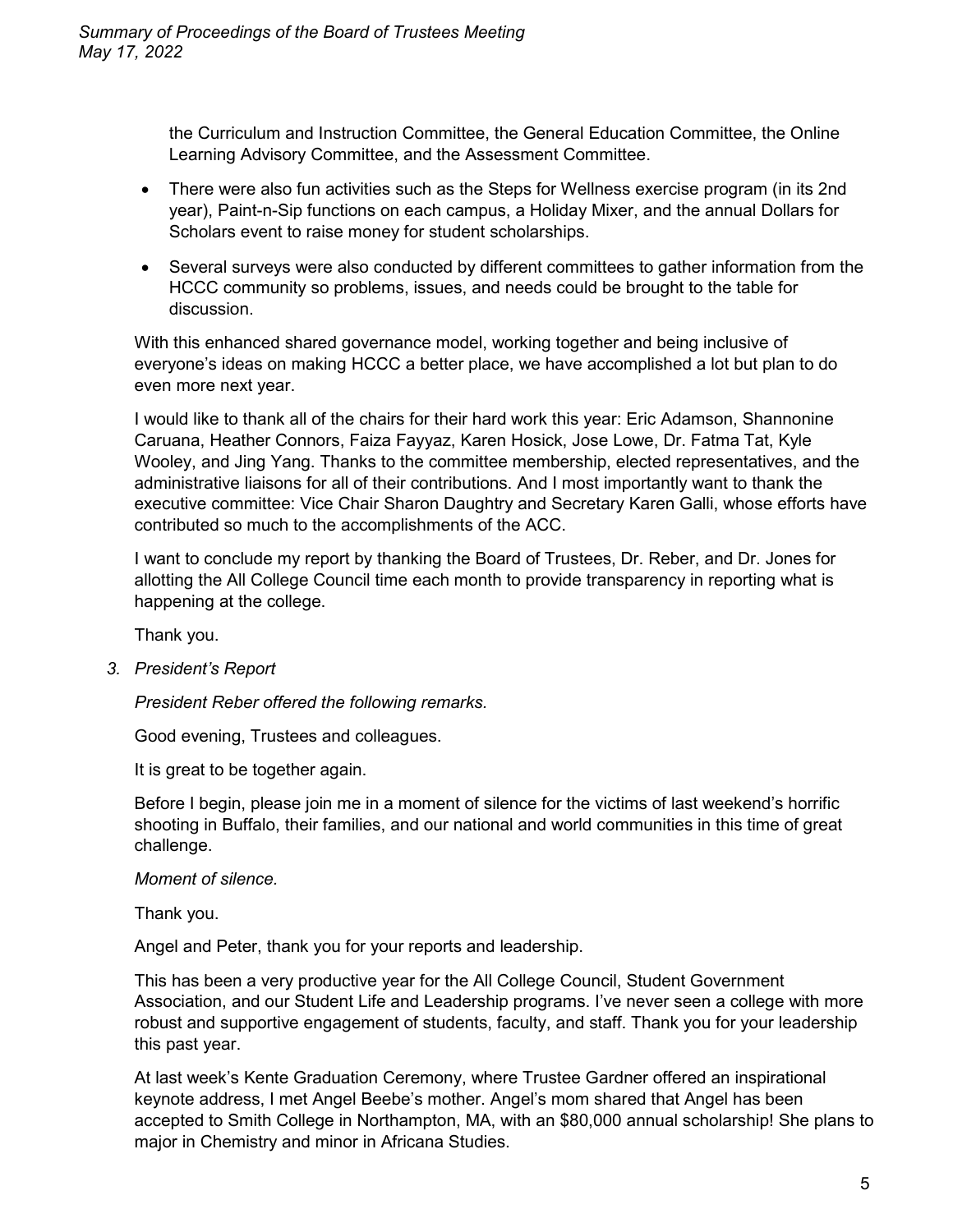Congratulations, Angel! We are so proud of you and happy for you! Your future is so bright!

This evening's agenda includes several resolutions that represent a milestone achievement for our HCCC community. Trustees, as you are aware, you will act this evening on resolutions to approve new, three-year contracts for all four of our Collective Bargaining Units. These are the Professional Association; Academic Administrative Association; Adjunct Faculty Federation; and Support Staff Federation.

I so appreciate the remarks of Michael Ferlise, Jose Lowe, and Patrick Del Piano. Collegues, thank you for working together to advance the College's Mission and serve our students and employees!

Also included on this evening's agenda is a resolution to adopt the new Employee Compensation and Classification System that was created over the past two years to provide a structure, informed by data, to help ensure internal compensation equity and external market equity, and to modernize position descriptions and titles while also addressing issues of salary compression, among other very positive outcomes. This evening's agenda further includes resolutions to transition non-represented Confidential staff and part-time staff into the new Employee Compensation and Classification System in the same manner as union employees.

These outcomes reflect the input and contributions of HCCC community members from all parts of our College. The outcomes bring us full circle to achieving our shared goal of comprehensive updating and reform of our employee compensation, including equity considerations, employee support, and ongoing professional development. The outcomes are not perfect, and no one has gotten everything they wanted in this process, but we have made phenomenal progress that began with our last contract negotiations and will continue as we respond to new and changing circumstances over time.

I thank our HCCC Village for bringing us to this historic achievement that will make a lasting and positive impact on our College and its people for years to come.

And on behalf of all members of the HCCC family, I thank you, members of our Board of Trustees, for your full and unwavering support of this work.

This is a fine example of the dedicated, collegial and respectful community – which we call family – that was recognized last month by the National Institute for Staff and Organizational Development, and *Divirse Issues* Magazine, when they named Hudson County Community College one of the 24 "Most Promising Places to Work in Community Colleges" across America. Next week, immediately following Commencement, I will join a team of HCCC colleagues at NISOD's annual conference in Austin, Texas, where Hudson County Community College will be recognized and presented with this highly meaningful award.

Trustees, this evening you will also act upon a resolution to grant promotions to nine full-time faculty following the review and recommendations of our Faculty Promotion Committee and the recommendation of Vice President for Academic Affairs, Dr. Darryl Jones.

I have asked Dr. Jones to introduce and speak briefly about each of these faculty colleagues.

*Dr. Jones introduced the faculty.*

Thank you, Dr. Reber.

Good afternoon, Trustees, faculty, and staff.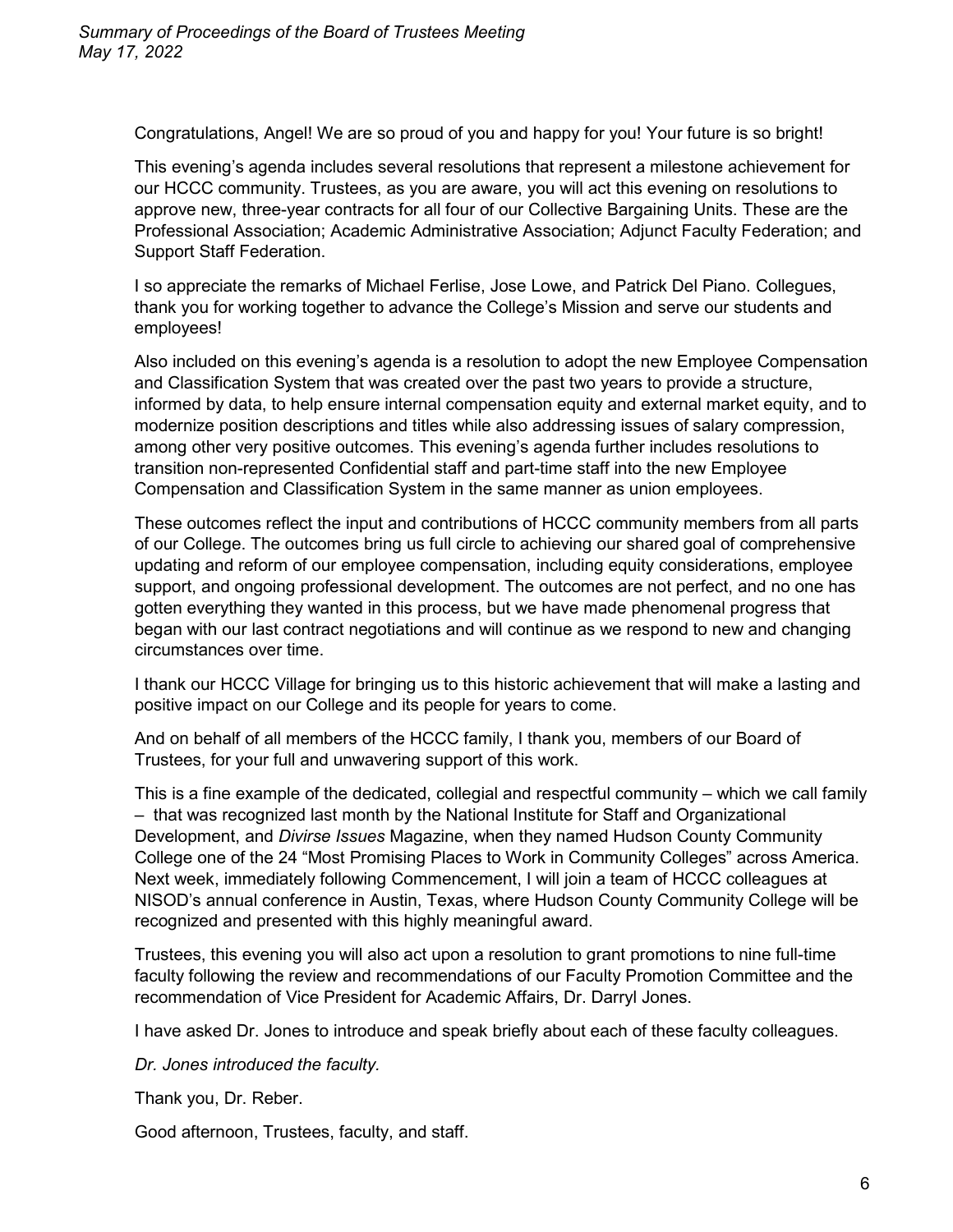Each year, at this time, it is my honor to recommend to the President our Faculty Promotion recipients. Before I introduce the faculty, please allow me to offer a few words about the Promotion process.

The Promotion Committee's evaluations were based on the criteria outlined in the Professional Association Agreement, which include Excellence in Teaching, Professional Development, Fulfillment of Professional Responsibilities, Service to the College and Community, Educational Requirements, and the respective Supervisor's Recommendation.

As you are aware, our faculty have substantive achievements in their teaching, scholarly activities, professional development, and service that make the College the unique institution that it is. Our Promotion Process is one important way in which to honor their work. There is a saying that is appropriate for this occasion: "Being ready isn't enough; you have to be prepared for a promotion and other significant changes."

Trustees, the faculty presented to you this afternoon are prepared, excited, and committed to continue assisting our students with accomplishing their dreams!

This year we have nine faculty members advancing in ranks, and it gives me pleasure and pride to introduce them at this time:

## **Promotion From Assistant Professor to Associate Professor**

**Antonio Acevedo** joined HCCC in 2013 as a Lecturer. In 2018 he became a tenured, full-time faculty member and Coordinator of History and was promoted to Assistant Professor in 2019. He also serves as Coordinator of History. Antonio holds a Master of History degree from San Diego State University and a Bachelor of Arts in History from California State University. He participates on various committees, including the Committee to Revise the All College Council Charter, the Joint Task Force on Coordination, and the President's Advisory Council on Diversity, Equity, and Inclusion. In 2018, he also served as a Lead Editor for the Middle States Accreditation Self-Study Report. In the past, Antonio has been the advisor for the Honors Program, Student Council, and Music Clubs.

**Alison Bach** was hired as an adjunct instructor in 2009. In 2012, she accepted the full-time position of Instructor of English. Alison was granted tenure in 2017 and was promoted to Assistant Professor of English in 2018. She holds an MFA in Creative Writing in Fiction from Sarah Lawrence College and a Bachelor in English from Middlebury College. She served as Chair of the General Education Committee, she is a member of the Online Learning Advisory Committee, and Scoring Committee, among others. Alison was the proud recipient of the Metropolitan Colleges Institute for Teaching Improvement Fellowship at Columbia University.

**Joseph Gallo** began his career at HCCC as an adjunct instructor and was hired as a full-time Instructor of Theatre in the fall of 2013. He was granted tenured status in 2018 and was promoted to Assistant Professor in 2019. At that time, he was tasked with designing the College's first theatre classroom. He served as Coordinator for Theatre and Film from 2012 to 2021. Joseph holds a Master of Fine Arts in Playwriting degree from Ohio University and a Bachelor of Arts in Journalism from Rowan University. He has served on various college-wide and community committees over the years. He has years of experience in film, television, and theatre development. Joseph was the recipient of the 2021 New Jersey Theatre Alliance Grant for New Work.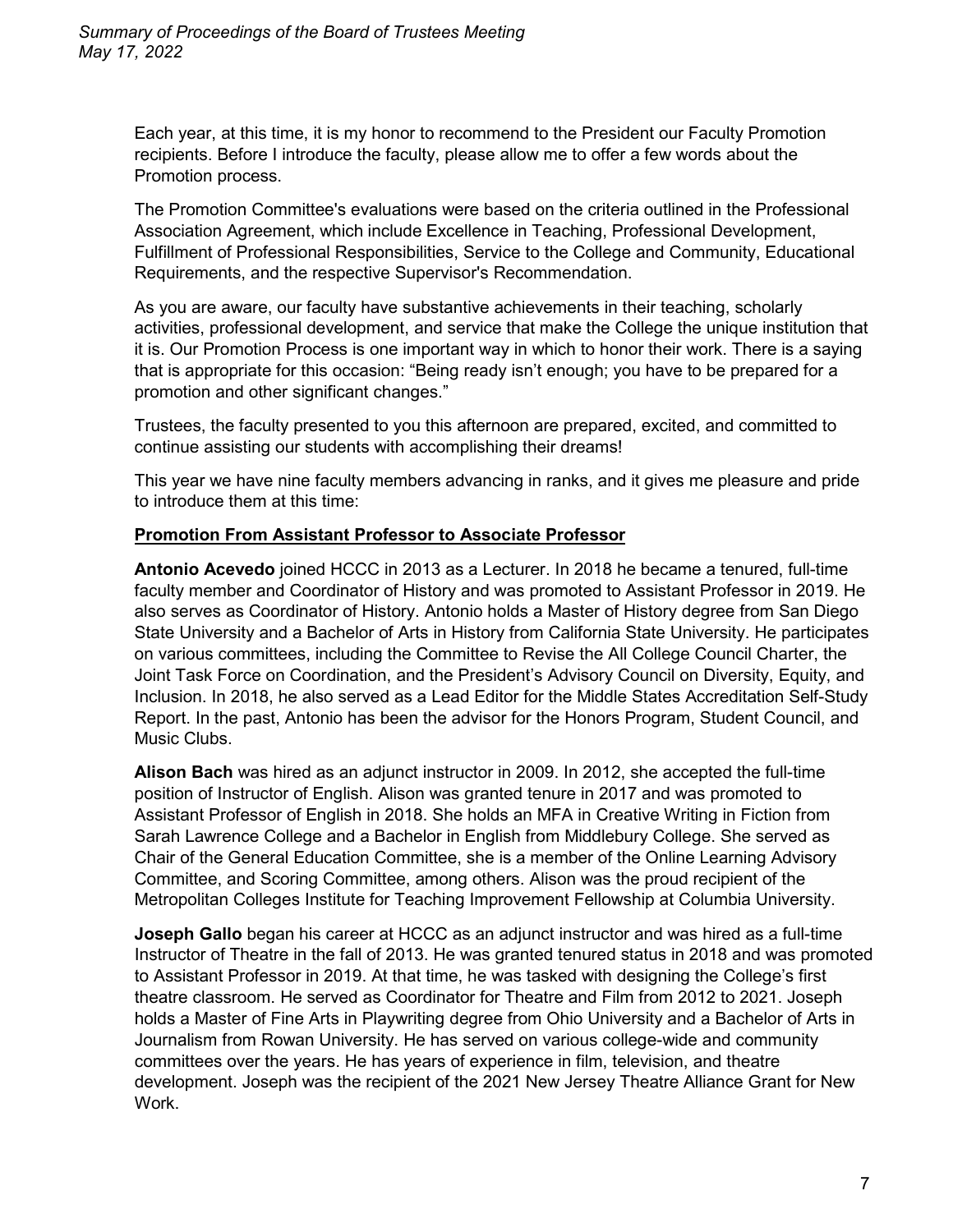**Dr. Jerry Lamb** joined HCCC in 2013 as an Instructor of Criminal Justice. He was granted tenured status in 2018 and promoted to Assistant Professor in 2019. Dr. Lamb, to say the least, has an impressive educational background. He holds a Doctorate in Educational Leadership from Nova Southeastern University and a Master and Bachelor of Science in Criminal Justice from John Jay College. Dr. Lamb also holds a Master of Science in Administration and Supervision from Bernard Baruch College and a Master of Arts in Education from Hunter College. He serves on the Internal Review Board, has chaired the Academic Affairs Committee, and was an elected member of the Board of Education in Englewood, New Jersey.

**Dr. Azhar Mahmood** started his career at HCCC as an Instructor of Chemistry in 2013. He was granted tenured status in 2018 and later the title of Assistant Professor. He holds a Ph.D. from the University of Rhode Island and an MBA from Rutgers. He was the 2019 recipient of the Philip Johnston Communications Awards for Excellence in Teaching and the NSF Advanced Technology Education grant for Strengthening Community College and Workforce Partnerships in Construction Management. Dr. Mahmood developed and is the Coordinator for the AAS in Construction Management degree program. Dr. Mahmood is a sought-after consultant in Analytical Chemistry, Process Design and Development.

**Denise Rossilli** began her career at HCCC as an adjunct instructor in 2009, then temporary fulltime in 2012, and eventually applied for and was offered a full-time position in 2013 as Instructor and Coordinator of Human Services. Denise was granted tenure in 2017 and was promoted to Assistant Professor in 2018. Presently Denise is working towards completing her Ed.D. in Higher Educational Leadership, Community College track, from Rowan University. She holds a Master of Arts in Clinical Counseling Psychology from Fairleigh Dickinson University. Denise has served as Chair of the All-College Council, co-chair of the Middle States Standard VII sub-committee, and the Presidential Advisory Search Committee.

**Robin Anderson Singer** was hired as a full-time Early Childhood Education Instructor in 2014. She was granted tenure in 2019 and the title of Assistant Professor. Robin is working towards her Ph.D. in Teacher Education and Development at Montclair State University. She anticipates completing the degree in 2023. She also holds a Master of Arts in Education of Children with Learning Disabilities from Columbia University. She serves on the American Education Research Association and the International Dyslexia Association and served on Curriculum and Instruction and Student Life committees. Robin is the recipient of the 2018 NISOD Excellence in Teaching Award.

#### **Promotion From Associate Professor to Full Professor**

**Dr. Salim Bendaoud** began his teaching career at HCCC in 2006 as an adjunct faculty member in STEM and became a full-time Instructor in 2008. Dr. Bendaoud was tenured in 2013 and promoted to Assistant Professor in 2014 and then Associate Professor in 2019. Dr. Bendaoud also served as the Interim Dean of STEM from 2018 to 2019. He holds a Ph.D. in Neuroscience and a Master of Philosophy in Biology from the Graduate Center of the City University of New York. In addition, he holds a Master of Science in Neuroscience from the College of Staten Island. Dr. Bendaoud developed the Biotechnology: Cell Biology course for the STEM Division. He has served on many committees, including the All-College Council, Academic Affairs Council, Tenure and Sabbatical Board, and Coordinator Task Force. Dr. Bendaoud was the recipient of the Academic Excellence Award in Neuroscience from the College of Staten Island in 2009.

**Dr. Velino Joasil** was hired at HCCC as an Instructor of Biology in 2010. He was granted tenure in 2015, promoted to Assistant Professor in 2016 and Associate Professor in 2019. He holds a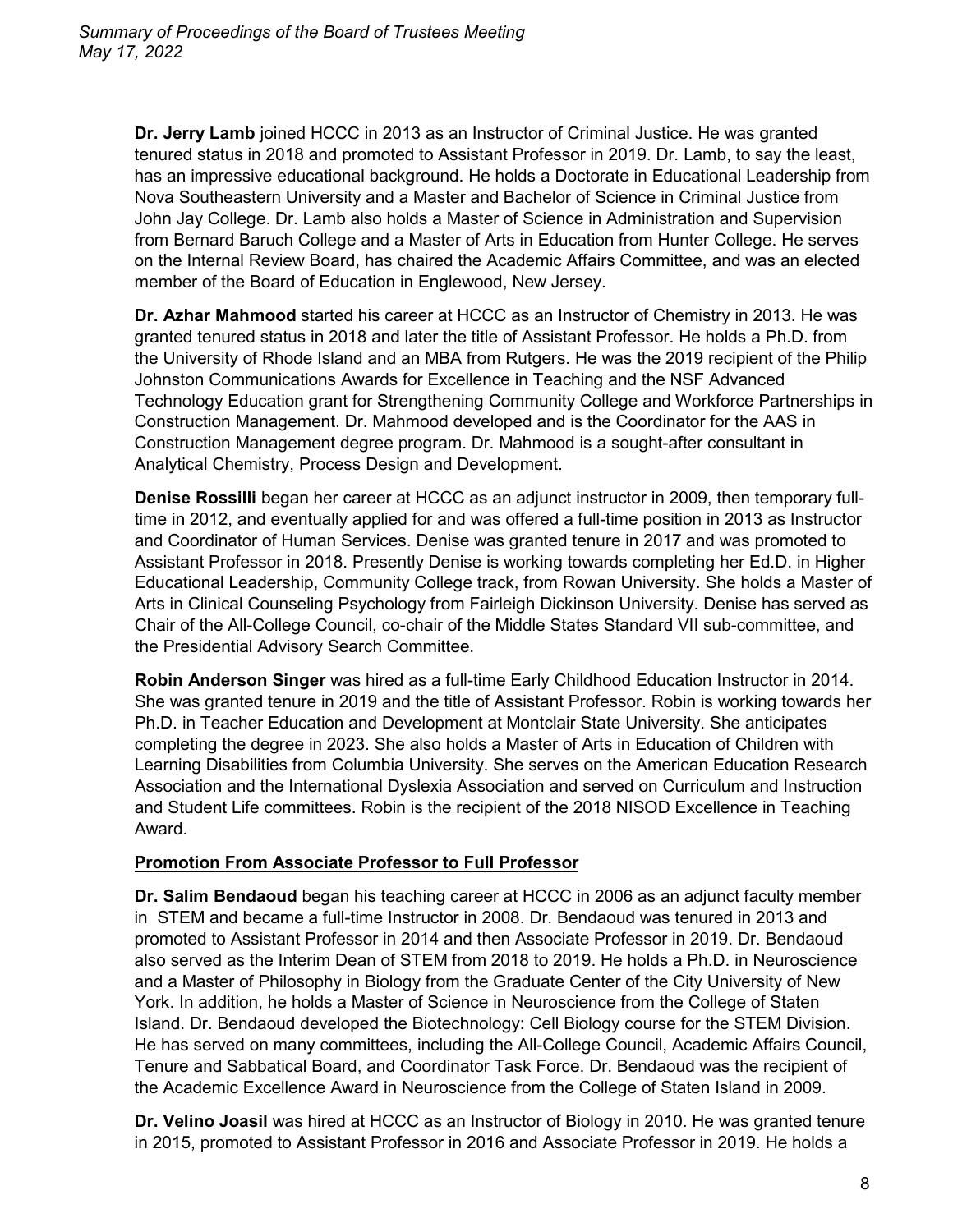Ph.D. in Leadership for Higher Education from Capella University, a Doctor of Medicine degree from the Medical University of the Americas, and a Master of Science degree in Microbiology from Seton Hall University. Dr. Joasil has served as Chair of the Academic Affairs standing committee of the All College Council, a member of the President's Task Force on College Completion, Curriculum and Instruction, and the Professional Association Cultural Committee. Dr. Joasil is also on the advisory board for the Center for Teaching, Learning, and Innovation. He is the 2017 recipient of the National Society of Leadership and Success: Excellence in Service to Students Award.

Congratulations to the Faculty! Let's all show our gratitude for their accomplishment!

I would like to take this opportunity to thank Dr. Pamela Bandyopadhyay, who chaired the Promotion Committee, and all those who served on it. It is a particularly important assignment, and I appreciate the challenging work of the committee members. With the number of applicants to review this year, the committee contributed a great amount of their time. Thank you to all who served, our compliance officers, Anna Krupitskiy and Yeurys Pujols, and our esteemed faculty, Claudia Delgado, Jeremiah Teipen, Mohammed Imam, Dr. Sirhan Abdullah, Katherine Buckley, Dr. Peter Cronrath, Cathie Seidman, Courtney Payne, and Dr. Ara Karakashian.

We wish all the newly promoted faculty much success as they continue their journeys at HCCC, and we especially thank them for their dedication to their students.

Dr. Reber, this concludes my remarks.

*President Reber resumed his remarks.*

Thank you, Darryl, and congratulations, valued faculty colleagues.

We all are looking forward to our Commencement Ceremony on Thursday, May 26, at Red Bull Arena in Harrison.

As you are aware, this will be our first on-ground graduation ceremony in three years, and the first ever at Red Bull Arena, located here in Hudson County. We expect more than 7,000 graduates, family members, friends, and faculty and staff to attend and celebrate the accomplishments of our students. This is also, of course, a celebration of the transformational outcomes of our HCCC Mission. Trustees, I look forward to participating with you and so many others in this celebration. And I thank the scores of faculty, staff, and students who have worked tirelessly to bring this major event honoring our graduates to fruition. Trustees, this concludes my report. As always, I would be happy to entertain any questions or comments you might have.

#### *Regular Monthly Reports and Recommendations*

- **1. The Minutes of the Regular Meeting of April 12, 2022, were approved.**
- **2. Gifts, Grants, and Contracts Report**

*Hudson County Community College has received the following grants:*

**Title**: New Jersey Career Accelerator Internship Grant Program (CAIGP)

**Agency**: Office of the Secretary of Higher Education (OSHE)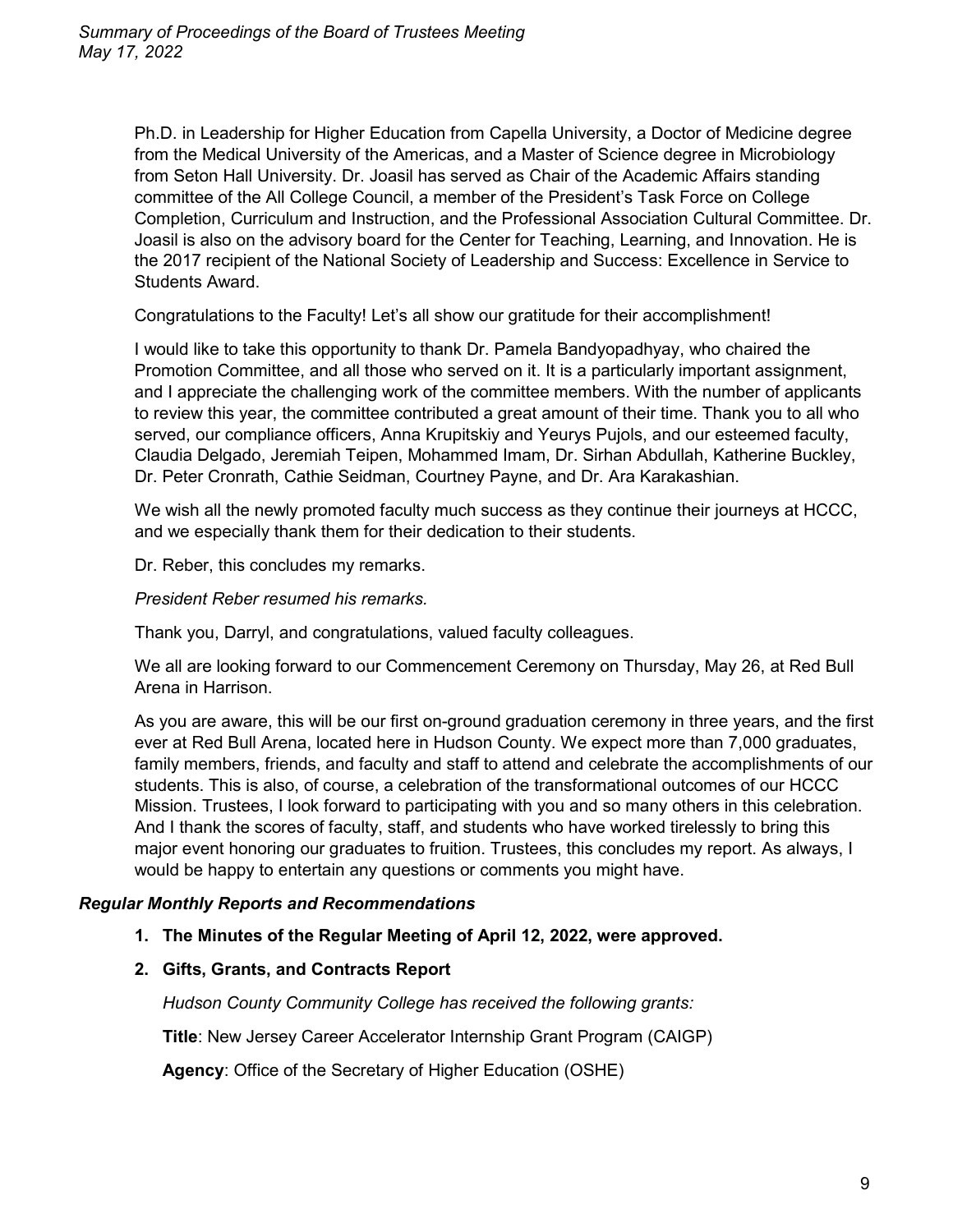**Purpose of Grant**: To facilitate innovative connections between undergraduate students enrolled at Hudson County Community College, and employers, to create internship opportunities that can potentially lead to full-time employment following graduation.

**College Administrator**: Tatiana Gaona Zuniga

**College Contribution**: \$0

**Award Amount**: \$13,613.64

**Title**: Perkins V – Strengthening Career and Technical Education for the 21st Century Act

**Agency**: New Jersey Department of Education

**Purpose of Grant**: HCCC received notice of our FY '23 allocation to be utilized for direct instructional support for HCCC CTE programs, and an amendment was submitted for review and approval.

**College Administrator**: Nydia James

**College Contribution**: \$0

**Award Amount**: \$1,318,092.00

The following actions were taken concerning **Fiscal, Administrative, Lease, and Capital Recommendations** brought forward by the Administration and endorsed by the Finance Committee.

- 1. Resolution Authorizing Architect and Engineering Services for the HCCC Tower Project and Payment for Services, to be funded from Chapter 12 at a cost not to exceed \$370,000, was approved.
- 2. Resolution to Approve May 26, 2022 Commencement Date and Venue, to be funded by the Student Life Fee at a cost not to exceed \$80,000, was approved.
- 3. Resolution Authorizing May 26, 2022 Commencement Reception Catering, to be funded by the Student Life Fee at a cost not to exceed \$60,000, was approved.
- 4. Resolution Authorizing Purchase of Interactive Projector Systems, to be funded by the American Rescue Plan (ARP) Grant at a cost not to exceed \$38,037, was approved.
- 5. Resolution Authorizing Purchase and Installation of ITV Equipment, to be funded by the American Rescue Plan (ARP) Grant at a cost not to exceed \$25,414, was approved.
- 6. Resolution Authorizing Renewal of Nutanix Software, at a cost not to exceed \$163,053, was approved.
- 7. Resolution Authorizing Renewal of Blackboard Software, at a cost not to exceed \$26,460, was approved.
- 8. Resolution Approving Payment for Emergency Camera System Repairs, at a cost not to exceed \$42,087, was approved.
- 9. Resolution Authorizing Sale of Personal Property at the estimated fair market value of each category of property less than \$25,000, was approved.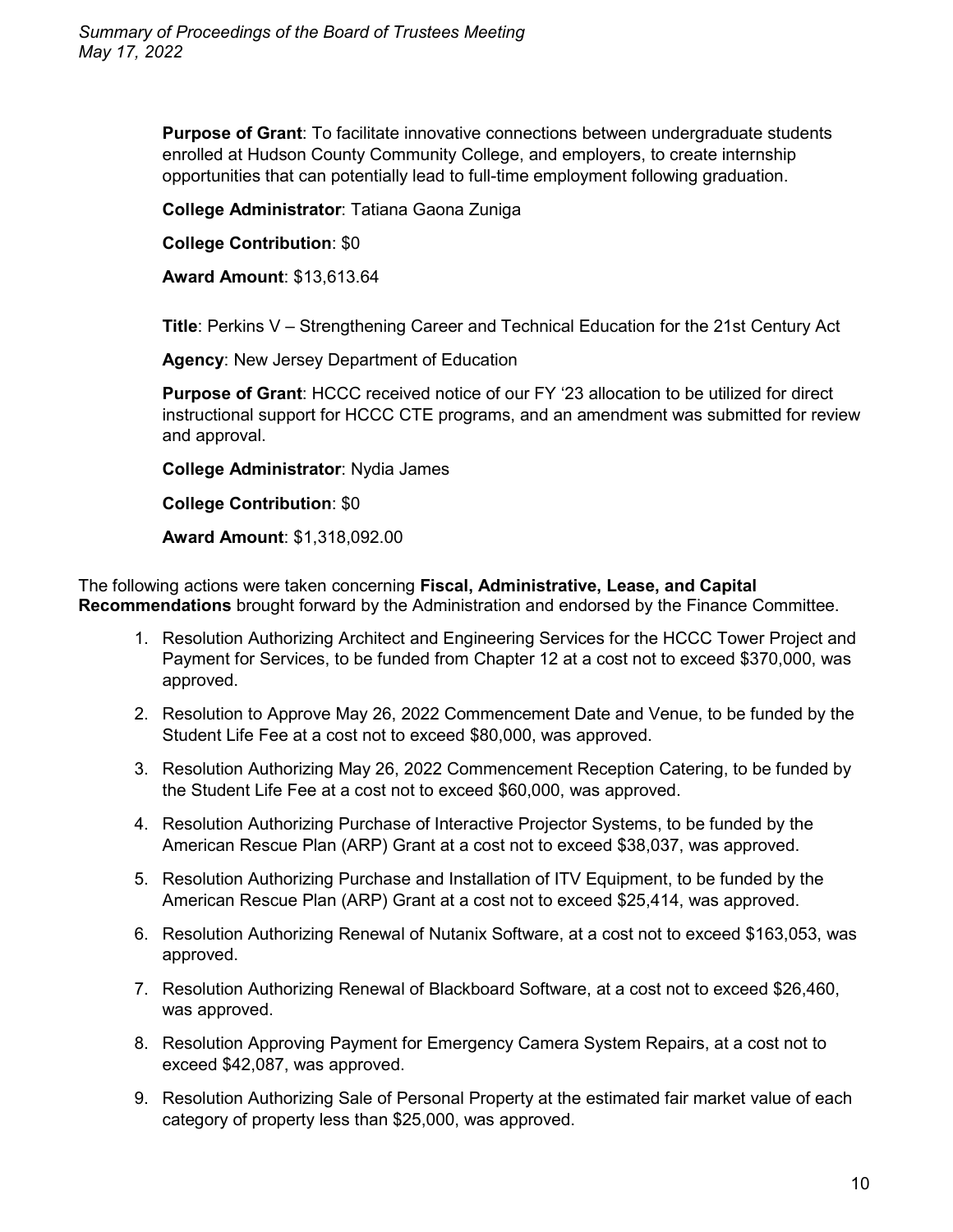- 10. Resolution Rescinding Requests for Proposal for Student Services and Advising Platform was approved.
- 11. Resolution Authorizing Emergency Operations Plan for review to the Secretary of Higher Education, the State Office of Emergency Management, the Department of Health, and the Office of Homeland Security, was approved.
- 12. Resolution to Waive Student Tuition and Fees for Up to Six Credits during Summer 2022 Classes, to be funded by the American Rescue Plan (ARP) Grant, was approved.

The following actions were taken regarding **Personnel Recommendations** brought forward by the Administration and endorsed by the Personnel Committee.

- 1. The retirement of an ESL Professor was accepted.
- 2. The resignations of an Administrative Assistant, College Libraries; Academic Advisor; Director of Nursing; and Manager of Web and Portal Services were accepted.
- 3. Staff appointments to the following full-time positions were approved: Counselor, Educational Opportunity Fund; Student Services Assistant; Assistant Director, Educational Opportunity Fund; Student Services Assistant; and Accountant.
- 4. Appointments of Temporary Full-time Staff were approved.
- 5. Appointment of Full-time Faculty was approved.
- 6. The promotions of Full-time Faculty were approved.
- 7. Authorizations of Part-time Staff through May 2023, as needed, were approved.
- 8. Appointment of New Hire Adjunct Instructor was approved.
- 9. The following Modification to the Staffing Table was approved:

| <b>Current</b><br><b>Approved Title</b> | New Title/ Deleted Title (if<br>applicable)                                                  | Incumbent (If<br>applicable) | <b>Salary Adjustment</b><br>(If applicable) | <b>Effective Date</b> |
|-----------------------------------------|----------------------------------------------------------------------------------------------|------------------------------|---------------------------------------------|-----------------------|
| N/A                                     | Customer Service Manager,<br>Continuing Education and<br><b>Workforce Development</b>        | N/A                          | N/A                                         | May 18, 2022          |
| N/A                                     | Au Pair Coordinator,<br>Continuing Education and<br><b>Workforce Development</b>             | N/A                          | N/A                                         | May 18, 2022          |
| N/A                                     | NJBIA Coordinator.<br>Continuing Education and<br>Workforce Development                      | N/A                          | N/A                                         | May 18, 2022          |
| N/A                                     | Director, Workforce<br>Pathways, Continuing<br><b>Education and Workforce</b><br>Development | N/A                          | N/A                                         | May 18, 2022          |
| Development<br>Assistant                | Development Coordinator                                                                      | N/A                          | N/A                                         | May 18, 2022          |

- 10. Resolution Authorizing an Employee Compensation and Classification System was approved.
- 11. Resolution Authorizing Collective Bargaining Agreement Between Hudson County Community College and Hudson County Community College Academic Administrative Association was approved.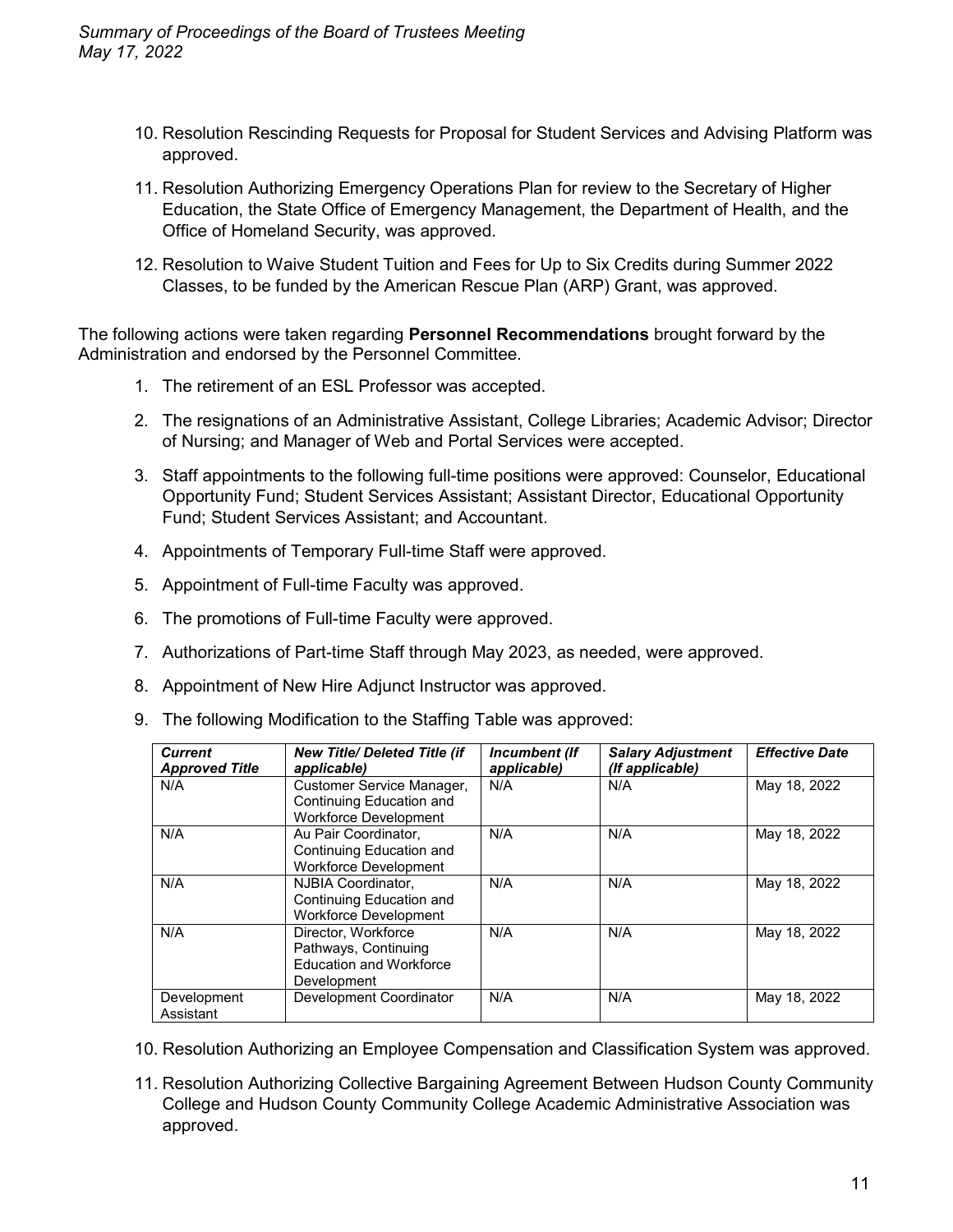- 12. Resolution Authorizing Collective Bargaining Agreement Between Hudson County Community College and Hudson County Community College Adjunct Faculty Federation was approved.
- 13. Resolution Authorizing Collective Bargaining Agreement Between Hudson County Community College and Hudson County Community College Professional Association was approved.
- 14. Resolution Authorizing Collective Bargaining Agreement Between Hudson County Community College and Hudson County Community College Support Staff Federation was approved.
- 15. Resolution Authorizing an Increase in Base Salary for All Confidential Employees was approved.
- 16. Resolution Authorizing an Increase in Base Salary for All Part-Time Staff Employees was approved.

The following actions were taken regarding **Academic and Student Affairs** as brought forward by the Administration and endorsed by the Academic and Student Affairs Committee.

- 1. Resolution Authorizing Memorandum of Understanding Between Hudson County Community College and Hudson County Economic Development Corporation was approved.
- 2. Resolution Authorizing Memorandum of Understanding Between Hudson County Community College and the International Union of Operating Engineers Local 825 for the NJPLACE 2.0 Program was approved.
- 3. Resolution Authorizing Agreement with the Hudson County Department of Housing and Community Reintegration to Deliver and Expand the Academic Workforce Pathway Program in Partnership with the Department of Corrections and Rehabilitation was approved.
- 4. Resolution Authorizing Memorandum of Understanding Between Hudson County Community College and WomenRising, Inc. for the Delivery of Instruction in the Academic and Workforce Pathway Program was approved.
- 5. Resolution Authorizing Agreement Between Hudson County Community College (HCCC) and Montclair State University (MSU) for HCCC to Serve as a Practicum Environment for MSU's Master of Social Work Students was approved.
- 6. Resolution Authorizing Renewal of Affiliation Agreement Between Hudson County Community College and Hackensack Meridian Health for Clinical Experiences in Nursing was approved.

The following comments were made under **New Business**:

#### *Trustee Fahrenholz offered the following remarks.*

I am the liaison to the Foundation Board. Our Foundation Chair, Monica McCormick Casey, has asked me to bring a message to the Board of Trustees regarding our need to increase the database of the Foundation. We're a small community college competing with our four year university neighbors for philanthropic dollars. The past few years have been difficult for the Foundation as we find ourselves repeatedly asking the same assets to help us out. We're trying to increase our database and Monica has asked me for a thirty second commercial. If you could just think of someone that may be able to help us, someone you may know that would be interested in supporting our mission and fundraisers, particularly the gala and golf outing, please contact Assistant to the Vice President for Advancement and